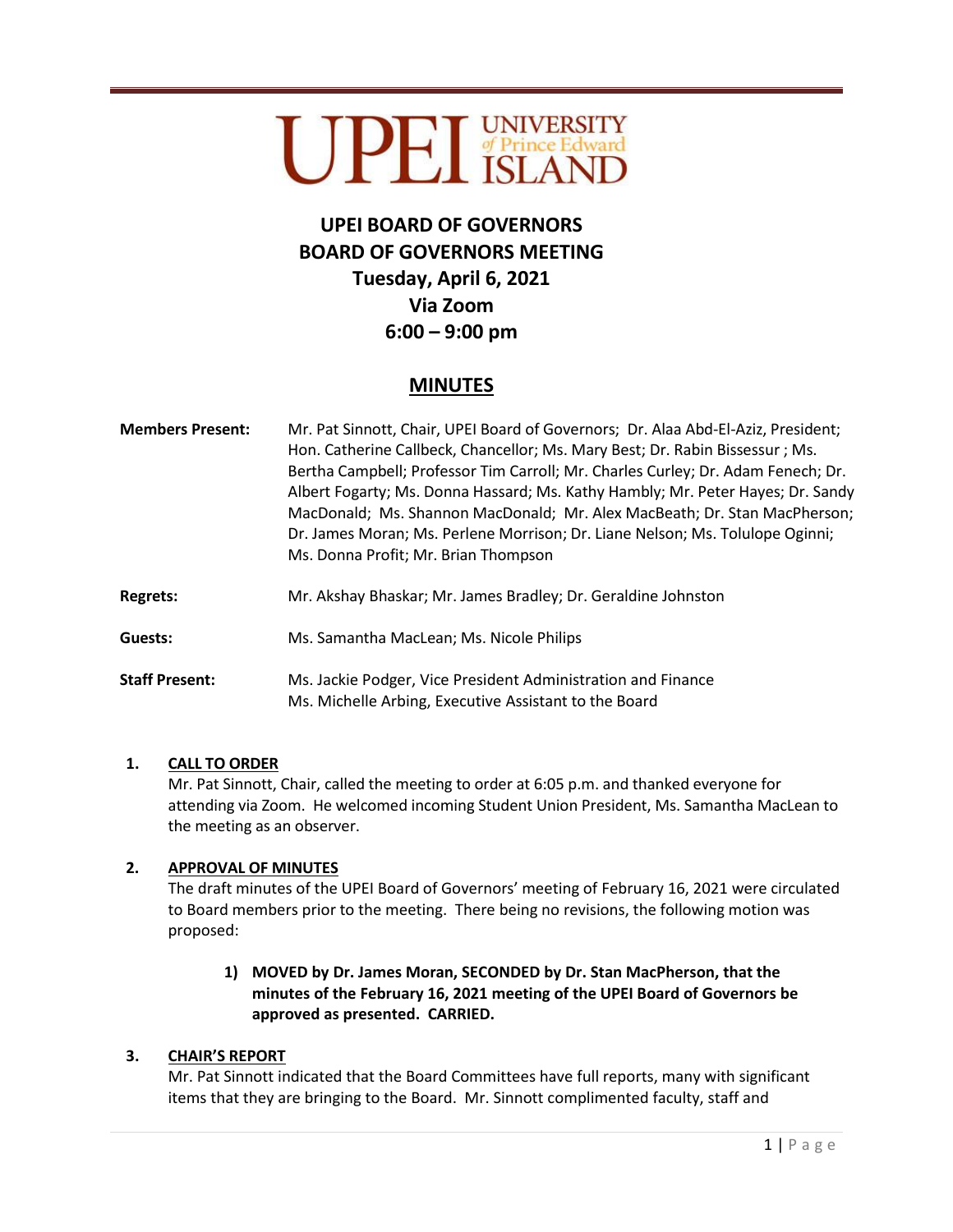administration for their continued dedication during the pandemic and wished our students well as they prepare to finish the semester.

#### **4. PRESIDENT'S REPORT**

President Abd-El-Aziz referenced his written report provided to members in advance of today's meeting. He indicated that the University continues to work closely with the Chief Public Health Office with regard to the COVID-19 situation.

The President informed members that MPHEC has approved the Doctor of Applied Health Program and that planning of the logistical details is underway for a July 2022 start.

President Abd-El-Aziz expressed best wishes for our students in the upcoming weeks as they prepare for and take their exams. He praised the dedication of our faculty and staff who are so committed and supportive to our students who make UPEI home.

#### **6. STUDENT UNION REPORT**

Ms. Tolulope Oginni informed members that the new Student Union Executive, under the leadership of incoming President Ms. Samantha MacLean, will take office in May. Work continues in the area of advocacy, including a recent partnership with the Canadian Mental Health Association.

#### **6. SENATE REPORT TO THE BOARD:**

Ms. Bertha Campbell reported that Senate met on March 12, 2021. The Vice-President Academic and Research has been providing an update at each Senate meeting about Convocation, course delivery for Summer 2021 Semester and course delivery for Fall 2021 Semester.

The following topics were covered:

- a) Convocation Work is underway on logistics for convocation. Convocation this year will be for the classes of 2019-2020 and 2020-2021. Convocation will comprise both virtual and in person components, and the Convocation will comply with all Chief Public Health Office directives.
- b) Summer 2021 Courses will be primarily online with a few exceptions.
- c) Fall 2021 Planning is underway to deliver courses both in person and online, however, plans will be updated depending on the status of the pandemic.
- d) University 1010/1020/1030 These transitionary courses are being reviewed to evaluate the best approach for students' planning. A further discussion will take place at the next Senate.

#### **7. BOARD COMMITTEES' UPDATES:**

**a) Finance and Audit Committee:** Mr. Alex MacBeath informed Governors that the Committee met on March 23, 2021. The meeting was primarily devoted to the draft Operational Budget 2021-2022.

President Abd**-**El-Aziz provided a detailed presentation of the draft Operational Budget 2021- 2022 to the Board of Governors members. Following the presentation and discussion, the following motion was proposed: